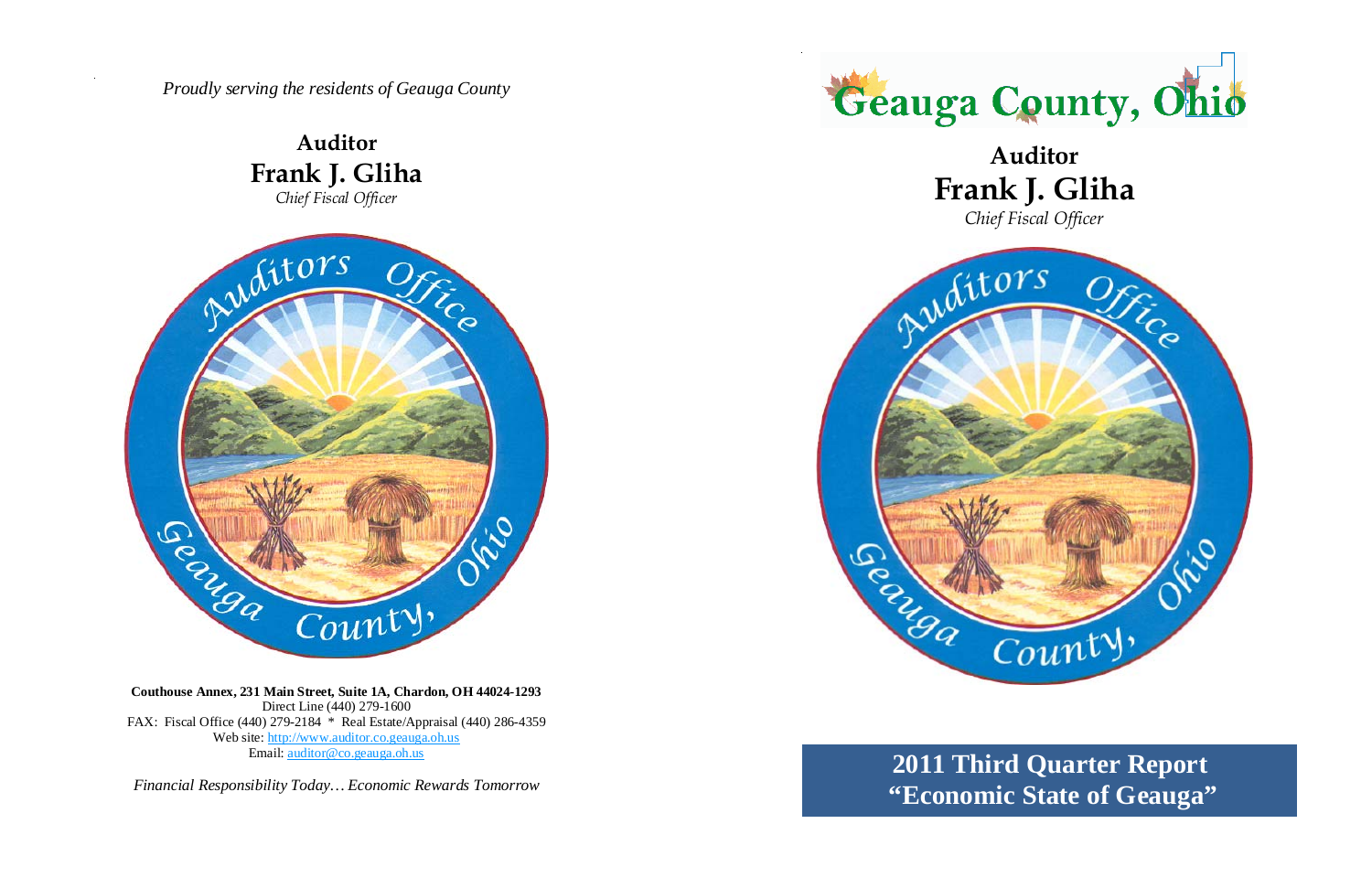*Financial Responsibility Today… Economic Rewards Tomorrow*



**Auditor Frank J. Gliha** *Chief Fiscal Officer*

*M E M O* 

- TO: Citizens of Geauga County Elected Officials Department Heads
- FROM: Frank J. Gliha, Auditor
- RE: 2011 Third Quarter Report "Economic State of Geauga"
- DATE: November 15, 2011

I am pleased to present you with our 2011 Third Quarter Report. The purpose of this report is to provide accurate and timely financial information for our elected officials, department heads, employees and residents so they may make informed decisions regarding the operations of county government.

**Third Quarter General Fund Expenditures** were up .92% or \$171,712 as compared to 2010 third quarter.

**Third Quarter General Fund Revenues** are up 2.97% or \$622,089 compared to last year at this time. The following revenue categories are up compared to last year at this time; *Property Taxes* up 2.37 % or \$172,581, *Sales Taxes* up 5.84% or \$454,819, *Charges for Services* up 11.77% or 256,491, *Fines and Forfeitures* up 16.50% or \$15,224, and *Other Revenue* up 23.99% or \$148,656. All other revenue categories are down as compared to last year's third quarter; *Licenses and Permits* down 29.23% or \$1,549, *Intergovernmental* down 6.16% or \$126,137, *Interest Income* down 31.44% or \$287,042, and *Transfers* down 19.18% or \$10,954.

Real Estate transfers were up from this time last year by 11.11% or 250 parcels and the conveyance tax was up 20.32% or \$161,675.

**In Summary:** Revenues through the third quarter outpaced expenses by 13.23% or \$2,857,315. This is a result of the continued success in the collection of both current and delinquent taxes. September saw the unemployment rates of 5.7% and 8.5% for Geauga County and Ohio, respectively. W hile Geauga was the second lowest County rate in the State, unemployment continues to be a concern for Geauga County leadership. Housing inventories continue to be high. On the bright side, housing starts are trending slightly upwards and consumer spending remains encouraging. The County's wage freeze remains in effect and continues to add value as a measure of controlling expenses for the second straight year. All of the County's leadership will need to continue their focus on expenditures for the remainder of 2011 to reduce spending.

As always we will continue to monitor Geauga's economy and its impact on County Government. Should you have any questions or concerns please do not hesitate to contact me at extension 1600, as we are here to serve.

|                                |              |              |                           | TOTAL CONVEYANCE, TRANSFER, & PERMISSIVE FEES |            |
|--------------------------------|--------------|--------------|---------------------------|-----------------------------------------------|------------|
|                                | 2007         | 2008         | 2009                      | 2010                                          | 2011       |
| JAN                            | 88,355.10    | 132,485.70   | 45,934.60                 | 61,109.00                                     | 47,052.40  |
| FEB                            | 77,151.30    | 68,802.80    | 38,800.50                 | 32,436.70                                     | 66,878.30  |
| <b>MAR</b>                     | 140,313.40   | 72,247.90    | 53,891.40                 | 58,350.00                                     | 74,155.50  |
| <b>APR</b>                     | 130,953.60   | 86,685.50    | 77,718.00                 | 62,364.00                                     | 96,387.40  |
| <b>MAY</b>                     | 130,461.90   | 137,809.80   | 79,204.40                 | 68,160.70                                     | 104,081.50 |
| <b>JUNE</b>                    | 182,894.20   | 112,601.80   | 87,557.70                 | 107,243.00                                    | 113,357.80 |
| <b>JULY</b>                    | 151,472.30   | 113,425.20   | 81,897.20                 | 108,663.30                                    | 106,524.00 |
| <b>AUG</b>                     | 181,657.00   | 121,866.10   | 69,851.60                 | 82,980.80                                     | 99,920.10  |
| <b>SEPT</b>                    | 131,635.10   | 99,703.10    | 71,990.20                 | 66,564.50                                     | 71,189.80  |
| OCT                            | 114,357.10   | 123,080.00   | 84,901.20                 | 116,372.60                                    |            |
| <b>NOV</b>                     | 91,316.60    | 56,746.20    | 73,597.40                 | 75,555.30                                     |            |
| <b>DEC</b>                     | 97,868.20    | 57,121.30    | 65,795.30                 | 69,869.00                                     |            |
| $Y - T - D$                    | 1,518,435.80 | 1,182,575.40 | 831,139.50                | 909,668.90                                    | 779,546.80 |
| September Comparison Subtotals |              |              |                           |                                               |            |
|                                | 1,214,894    | 945,628      | 606,846                   | 647,872                                       | 779,547    |
| Percentage of Change:          |              | $-22.164%$   | -35.826%                  | 6.761%                                        | 20.324%    |
|                                |              |              | TOTAL PARCELS TRANSFERRED |                                               |            |
| September Comparison Subtotals |              |              |                           |                                               |            |
|                                | 3,064        | 2,431        | 2,240                     | 2,250                                         | 2,500      |
| Percentage of Change:          |              | $-20.659%$   | $-7.857%$                 | 0.446%                                        | 11.111%    |

### **REAL ESTATE TRANSFERS 2007 - 2011**



Source: Frank J. Gliha, Geauga County Auditor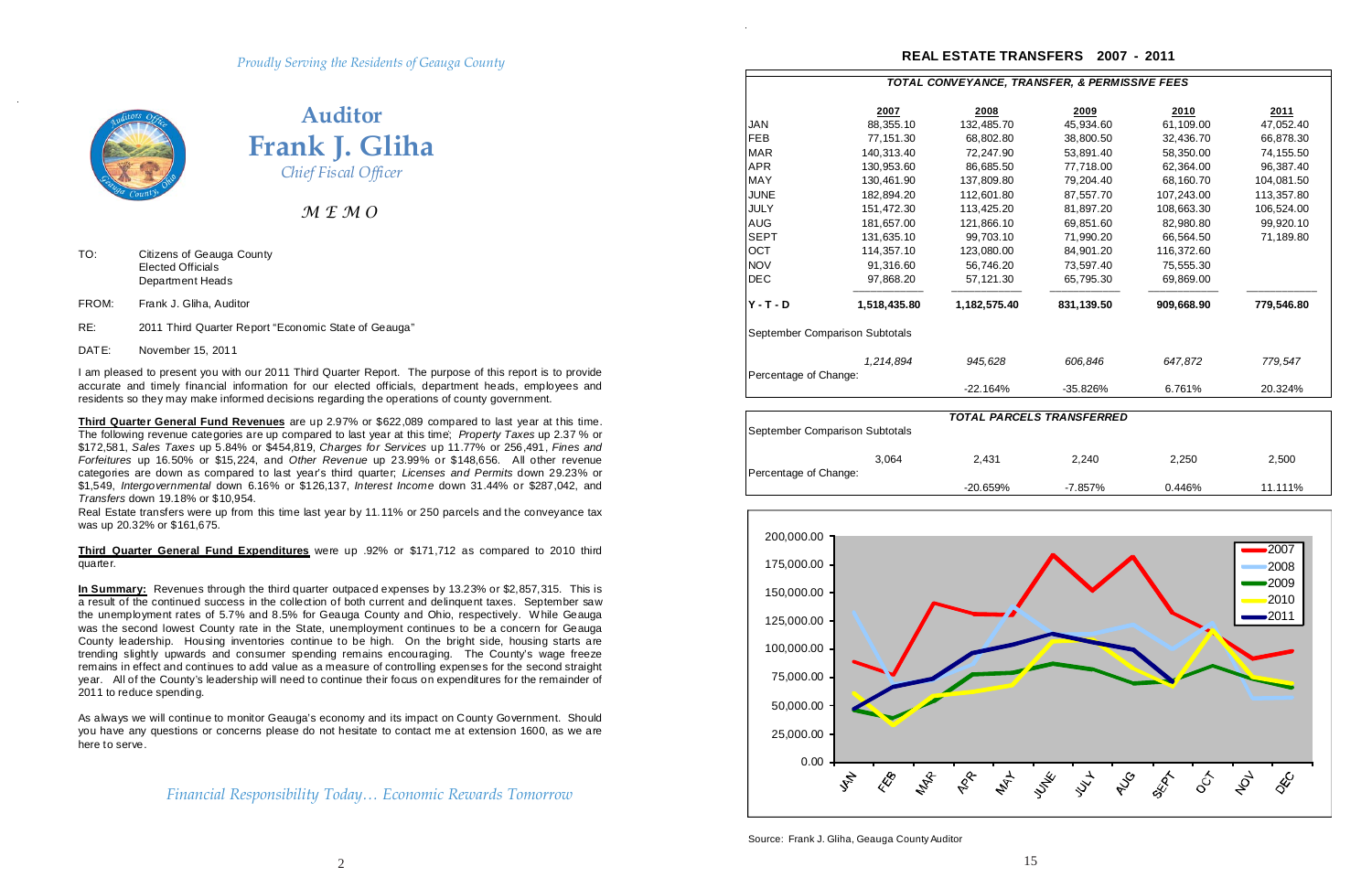Source : Ohio Job & Family Services

Provided By: Frank J. Gliha<br>Geauga County Auditor Geauga County Auditor Provided By: Frank J. Gliha

Office of Research , Assessment & Accountability



GENERAL FUND ANALYSIS<br>FOR 2011 GENERAL FUND ANALYSIS FOR 2011

|                       | 1,827,888 | 2,212,519 | 2,267,504 | 2,365,522 | 1,979,020 |  |
|-----------------------|-----------|-----------|-----------|-----------|-----------|--|
| Revenues Expenditures | 1,444,018 | 1,400,851 | 5,727,074 | 1,839,159 | 1,198,462 |  |
|                       | January   | February  | March     | April     | May       |  |





 $13.230\%$ 

7,000,000

 $7,000,000$ 

6,000,000



 $6,000,000$ 

5,000,000

5,000,000

Revenues

**Revenues** 

Expenditures

**DExpenditures**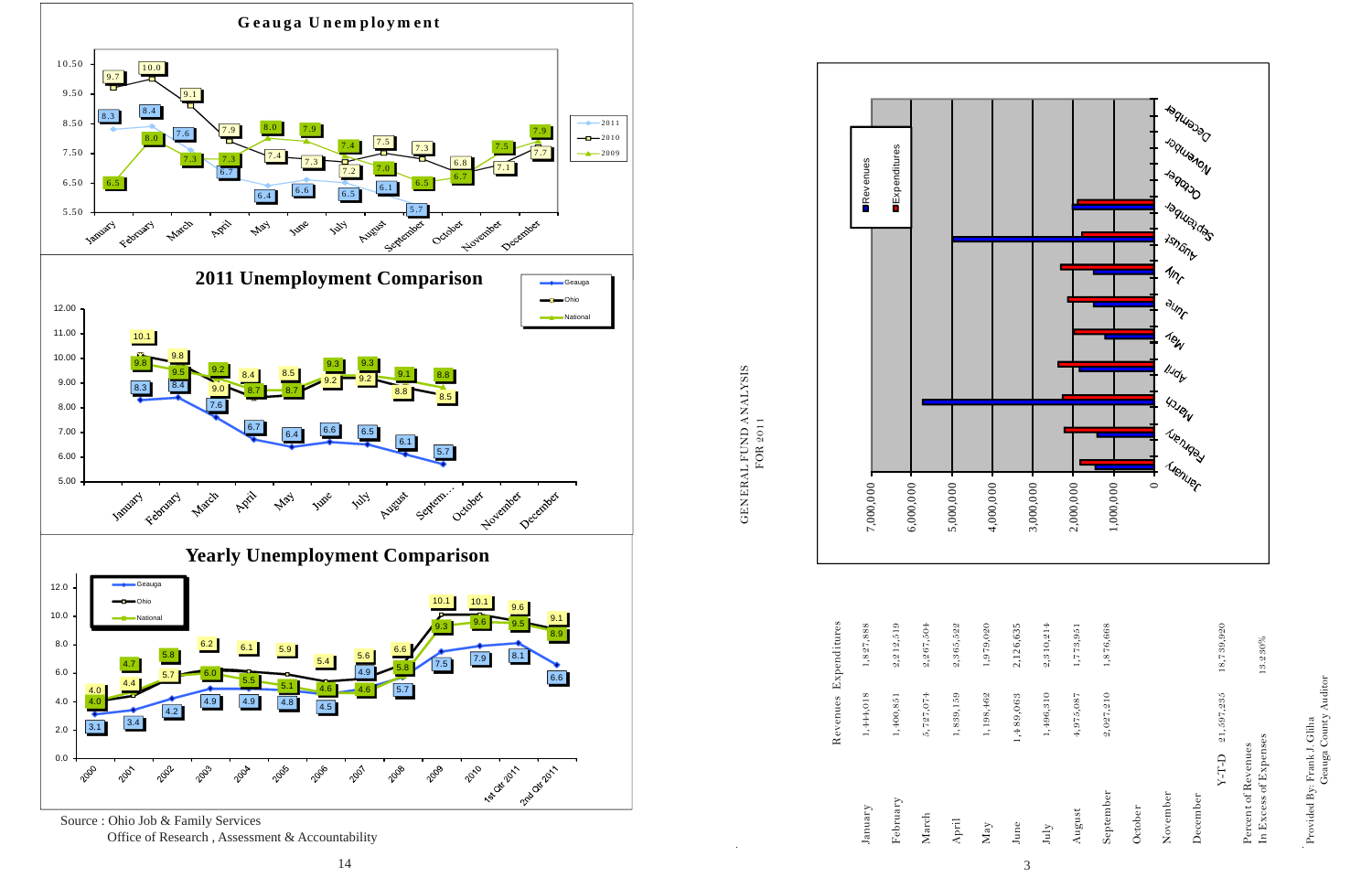|    | $\mathrm{July}$                                                                                 | 1,250,963                                                                                      | $1,344,408$                                                           | 1,496,310                                  |                                    | 3,000,000                                   |                                           |                                                                       |                                                                 |                                                          |                                               |
|----|-------------------------------------------------------------------------------------------------|------------------------------------------------------------------------------------------------|-----------------------------------------------------------------------|--------------------------------------------|------------------------------------|---------------------------------------------|-------------------------------------------|-----------------------------------------------------------------------|-----------------------------------------------------------------|----------------------------------------------------------|-----------------------------------------------|
|    | August                                                                                          | 4,077,443                                                                                      | 4,805,243                                                             | $\overline{ }$<br>4,975,08'                |                                    |                                             |                                           |                                                                       |                                                                 |                                                          |                                               |
|    | September                                                                                       | 1,972,516                                                                                      | 2,130,446                                                             | 2,027,210                                  |                                    | 2,000,000                                   |                                           |                                                                       |                                                                 |                                                          |                                               |
|    | October                                                                                         | 1,511,468                                                                                      | 1,524,001                                                             |                                            |                                    | 1,000,000                                   |                                           |                                                                       |                                                                 |                                                          |                                               |
|    | November                                                                                        | 1,525,348                                                                                      | 1,430,448                                                             |                                            |                                    |                                             |                                           |                                                                       |                                                                 |                                                          |                                               |
|    | December                                                                                        | 1,511,359                                                                                      | 1,439,100                                                             |                                            |                                    | Amangr<br>$\circ$                           | Multon<br><b>BARAT</b><br><b>Annual</b>   | $\mathcal{I}_{\mathcal{E}_{\mathcal{J}_{\mathcal{V}}}}$               | <b>Fallboard</b><br><b>ASTLATE</b><br>$4n_f$<br><sup>SUIT</sup> | <b>Decamber</b><br><b>Radical Rev</b><br><b>Sciol</b> st |                                               |
|    | $\mbox{T-T-D}$                                                                                  | 24,474,709                                                                                     | 25,368,695                                                            | 5<br>21,597,23                             |                                    |                                             |                                           |                                                                       |                                                                 |                                                          |                                               |
|    | September Comparison<br>Subtotals                                                               | 19,926,535                                                                                     | 20,975,146                                                            | $\tilde{c}$<br>21,597,23                   |                                    |                                             |                                           |                                                                       |                                                                 |                                                          |                                               |
|    | Percent of Change                                                                               |                                                                                                | $5.2624\%$                                                            | 2.9658%                                    |                                    |                                             |                                           |                                                                       |                                                                 |                                                          |                                               |
|    | Provided By: Frank J. Gliha                                                                     | Geauga County Auditor                                                                          |                                                                       |                                            |                                    |                                             |                                           |                                                                       |                                                                 |                                                          |                                               |
|    |                                                                                                 |                                                                                                |                                                                       | 2009                                       |                                    | Departmental Expense                        | Analysis<br>2010                          |                                                                       |                                                                 |                                                          |                                               |
|    |                                                                                                 | #                                                                                              |                                                                       |                                            | న్                                 |                                             | Expenditures                              | ℅                                                                     | thru September<br>2011                                          | <b>Expenditures</b>                                      | ᆋ<br>Expende<br>℅                             |
|    | Department<br>HUD Housing                                                                       | $\frac{\text{A} \cot}{\text{F}^{94}}$                                                          | Appropriations<br>45,500.00<br>2,500.00                               | 0.00<br>Expenditures                       | Expended<br>15.32%                 | <b>Appropriations</b><br>52,848.43          |                                           | ರ $ \cdot $<br>Expended<br>$\frac{1}{53.075}$                         | Appropriations                                                  |                                                          | 90                                            |
|    | COPS MORE<br>$HUD - CDBG$                                                                       | TAA<br>TAB<br>$T95$                                                                            | $\frac{150.30}{12.446.52}$                                            | 150.30<br>12,446.52                        | 0.00%                              | 2,631.20<br>0.00                            | 2,444.46<br>0.0000                        | 92.90%<br>0.00%                                                       | 0.00<br>2,600.00                                                | 0.00<br>0.0000                                           | 0.00%<br>0.00%                                |
|    | Advocate<br>Victim                                                                              | $_{\rm TA\,D}$                                                                                 | 0.00                                                                  | 0.00                                       |                                    | 0.00<br>0.00                                | 0.00                                      | 0.00%                                                                 | 0.00<br>0.00                                                    | 0.00                                                     | శ<br>0.00<br>0.00                             |
|    | Juvenile Block Grant<br>Sheriff K-9<br>Court Security                                           | TAG<br>$_{\rm {TAF}}$                                                                          | 0.00<br>26,107.50                                                     | 0.00<br>9,367.69                           | $0.00%$<br>35.88%                  | 0.00<br>,784.93<br>25                       | 0.00<br>, 168.39<br>$\sim$                | $\begin{array}{r} 0.00\% \\ 27.80\% \\ 0.00\% \\ 97.97\% \end{array}$ | 0.00<br>15,443.82                                               | 0.00<br>3,583.19                                         | ೫<br>೫<br>23.20<br>0.00                       |
|    | Volunteer Guardian Progra                                                                       | $_{\rm{TAJ}}$                                                                                  | 15,000.00                                                             | 15,000.00                                  | $0.00\%$                           | 15,311.43                                   | 15,000.00                                 |                                                                       | 15,750.00                                                       | 11,250.00                                                | ೫<br>71.43                                    |
|    | Farm land Preservation<br>ecycle Ohio<br>$\simeq$                                               | TAM<br>TAK                                                                                     | 0.00<br>10,000.00                                                     | $_{0.00}$<br>0.00                          | 0.00%<br>0.00%                     | 0.00<br>10,000.00                           | 0.00<br>0.00                              | 0.00%<br>0.00%                                                        | 0.00<br>76,884.00                                               | 0.0<br>0.00<br>$\circ$                                   | ೫<br>0.00<br>0.00                             |
|    | Clean Water Act<br><b>B</b> icentennial                                                         | TAN<br>TAP                                                                                     | 806.01                                                                | 0.00000                                    | *0.00%<br>*0.00%<br>0.00%<br>0.00% | 0.00<br>500.00                              | 0.00000                                   | $0.00\%$                                                              | 0.00<br>500.00                                                  | 0.00000                                                  | $0.00\%$<br>0.00%                             |
|    | $LEB G$                                                                                         | TAR<br>$_{\rm {TAS}}$                                                                          | 0.00<br>$_{\rm 0.00}$                                                 | 0.00<br>$_{\rm 0.00}$                      |                                    | 0.00<br>0.00                                | 0.00<br>0.0000                            | 0.00%<br>0.00%                                                        | 0.00<br>0.00                                                    | 0.00                                                     | *<br>0.00<br>0.00                             |
|    | Escrow Interest<br>Education Pass Thru<br>EP A - Land Acquisition                               | $\begin{array}{c} T A T \\ T A X \end{array}$                                                  | 0.00<br>0.00                                                          | 0.00<br>$0.00\,$                           |                                    | 0.00<br>0.00                                | 0.00                                      | 0.00%<br>0.00%                                                        | 0.0000                                                          | 00000                                                    | - ಹೇ<br>೫<br>0.00<br>0.00                     |
|    | $CASA$ Fund<br>IAP                                                                              | TT <sub>5</sub>                                                                                | 137,724.77<br>33,062.46                                               | 124,949.36<br>27,908.10                    | 90.72%<br>84.41%                   | 132,736.06<br>42,848.29<br>132.             | 117, 165.64<br>34, 410.26                 | 88.27%<br>80.31%                                                      | 128,973.00                                                      | 89,065.52<br>38,856.48                                   | ೫<br>69.069<br>68.479                         |
|    | m e n<br>ris on $D$ ivers io n / IS P                                                           | $\begin{array}{c} \mathbf{T}\mathbf{T}\mathbf{6}\\ \mathbf{T}\mathbf{T}\mathbf{7} \end{array}$ | 0.00<br>82,861.70                                                     | 0.00<br>46,494.04                          | 0.00%<br>56.11%                    | 0.00<br>71,739.96                           | 0.00<br>67,916.05                         | $0.00\%$<br>94.67%                                                    | 0.00<br>70,476.85                                               | 27.404.77                                                | 0.00%<br>೫<br>81.45                           |
|    | Violence Against Wo<br>Commissary                                                               | TT8<br>TT9                                                                                     | 68,236.46<br>62,859.52                                                | 49,820.96<br>36,651.07                     | 53.71%<br>79.26%                   | .72<br>69,538.87<br>63,123                  | 31,330.57<br>42,312.99                    | 45.05%<br>67.03%                                                      | 22<br>57,473.19<br>50,807                                       | 30,078.91<br>29<br>28,642                                | 52.34                                         |
| 13 | Victims of Crime<br>Cops Fast                                                                   | TTA                                                                                            | 0.00                                                                  | 0.00                                       | 888756                             | 0.00                                        | 0.00                                      | 0.00%                                                                 | 0.00                                                            | 0.00                                                     | ೫<br>0.00                                     |
|    | MRDD Donation<br>County Cop Education<br>P retrial R e lease                                    | TTC                                                                                            | 22,391.45<br>46,000.00                                                | 21,916.75<br>11,391.62                     | 6%                                 | 20,636.00<br>0.00                           | 20,030.32<br>0.00                         | 0.00%                                                                 | 20,843.96<br>0.00                                               | 15, 109.18<br>0.00                                       | ೫<br>72.49<br>0.00                            |
|    | Comm Dev Block Grant                                                                            | $\frac{1}{\Gamma}$<br>TTF                                                                      | 667.13<br>$208,550.57$<br>$69,405.32$                                 | $667.13$<br>$\frac{175,612.57}{61,762.50}$ | 100.00%<br>84.21%<br>88.99%        | 0.00<br>384,116.13                          | 0.00<br>242,700.18                        | 0.00%<br>63.18%<br>89.01%                                             | 0.00<br>577,290.16                                              | 0.00<br>70,216.55<br>43,604.59                           | ೫<br>$12\,.16$ %<br>0.00                      |
|    | Victim/Witne                                                                                    | TTK                                                                                            |                                                                       | 33,603.91                                  | 64.62                              | 70,624.42<br>23,500.00                      | 15,476.72                                 |                                                                       | 69,596.00<br>143,074.42                                         | 122,884.10                                               | ೫<br>.65<br>85.89<br>$62$ .                   |
|    | Emergency Planning<br>Criminal Investigation<br>MR/DD Residental Servic<br>Family First Council | TTM<br>TTL                                                                                     | $\begin{array}{r} 52,000.00 \\ 74,765.85 \\ 2,312,846.10 \end{array}$ | 74,765.85<br>2,179,795.87                  | 100.00%<br>94.25%<br>87.48%        | 59,913.95<br>.,968,596.64<br>$\overline{a}$ | 59,869.93<br>2,056,523.28<br>1,352,115.08 | 65.86%<br>99.93%<br>69.28%<br>86.05%                                  | 79,970.00<br>2,732,241.13                                       | $1,034,295.28$<br>953,424.42<br>43,241.87                | ತಿ<br>.86<br>37.                              |
|    |                                                                                                 | TTN                                                                                            | 1,803,496.27                                                          | 1,577,667.36                               |                                    | 1,571,306.61                                |                                           |                                                                       | 1,469,243.02                                                    |                                                          | ೫<br>64.89                                    |
|    | US Marshall<br>P SIReport                                                                       | <b>TTR</b><br>TTP                                                                              | 16,339.88<br>$_{0.00}$                                                | 0.00<br>15,060.05                          | 0.00%<br>92.17                     | 0.00<br>$_{0.00}$<br>0.00                   | 0.00<br>0.00                              | 0.00%                                                                 | 0.00<br>0.00<br>15,805.45                                       | 0.00<br>$5,6\,10.9\,0$<br>0.00                           | ೫<br>$0.009$<br>35.50                         |
|    | Drug Prosecution<br>DARE Grant                                                                  | TTW<br><b>TTS</b>                                                                              | 53.63<br>98,597.49                                                    | 53.63<br>81,652.44                         | 100.00%<br>82.81%                  | 91,420.00                                   | 0.00<br>86,316.86                         | 0.00%<br>94.42%                                                       | $\frac{1}{4}$<br>72,218.                                        | 16, 192.15                                               | $0.00%$<br>22.42%                             |
|    | Help America Vote<br>BOE Recount                                                                | $\frac{1}{\sqrt{1}}$<br>TTX                                                                    | 0.00<br>0.00                                                          | 0.00<br>0.00                               | 0.00%<br>0.00%                     | $_{0.00}$<br>4,695.98                       | 4,695.98<br>0.00                          | 0.00%<br>0.00%                                                        | 0.00<br>$_{\rm 0.00}$                                           | 0.00<br>$_{0.00}$                                        | 0.00<br>0.00                                  |
|    | Intensive Supervision<br>ed Money<br>Unclaim                                                    | <b>TTZ</b><br>$_{\rm U01}$                                                                     | 100,000.00<br>55,653.04                                               | 40,871.33<br>50,499.22                     | 90.74%<br>40.87%                   | 48,730.81<br>100,000.00                     | 45,82136<br>78,314.49                     | 78.31%<br>94.03%                                                      | 100,000.00<br>49,118.33                                         | 33,465.17<br>17,455.77                                   | ೫<br>17.46<br>$68.13$                         |
|    | Liab ility <b>Insurance</b><br>Emergency Management                                             | $\frac{10}{10}$                                                                                | 8 2 2 2 2 3 8 6 7<br>0 0 0 0 0 0 1 2                                  | 4,250.00<br>405,965.33                     | 81.38%<br>60.71%                   | 477,838.30<br>.28<br>577<br>$\bullet$       | 7,077.28                                  | 73.90%<br>70.66%                                                      | 15,000.00<br>507,702.10                                         | 0.00<br>272,594.62                                       | ೫<br>0.00<br>53.69                            |
|    | Workforce hvestment<br>Domestic Violence                                                        | <b>WIA</b><br>WW                                                                               | 0.00<br>17,400.00                                                     | 0.00<br>15,993.70                          | 0.00%<br>9192%                     | 0.00<br>16,500.00                           | 0.00<br>16,106.00                         | 0.00%<br>97.61%                                                       | 0.00<br>16,318.00                                               | 0.00<br>16,318.00                                        | 0.00%<br>$\overline{0}$<br>$\overline{100}$ . |
|    | Sheriff Rotary                                                                                  | $\frac{0.7}{10}$                                                                               | 623,286.10<br>39,511.20                                               | 532,800.96<br>38,494.09                    | 85.48%<br>97.43%<br>1.62%          | 491,823.49<br>43,284.00                     | 442,279.41                                | 89.93%<br>94.69%                                                      | $586,683.62$<br>41,987.07                                       | 4 15,594.28<br>4 1,208.95                                | 98.15<br>70.84                                |
|    | Central Vehicle Maintenan<br>Fair Police Rotary                                                 | $\frac{X20}{X25}$                                                                              | 3,049.51                                                              | 49.51                                      |                                    | 00.000                                      | $40,985.83$<br>$401.48$                   | 13.38%                                                                | 1,043.50                                                        | $218.51$                                                 | 20.94                                         |
|    | Sheriff Rotary<br>Youth Center                                                                  | $_{\rm YC}$                                                                                    | 0.00<br>7,313.68                                                      | $0.00$<br>3,645.68                         | 0.00%<br>49.85                     | 0.00<br>0.00                                | 0.00<br>0.00                              | 0.00%<br>0.00%                                                        | 0.00<br>0.00                                                    | $0.00\,$<br>0.00                                         | 0.00<br>0.00                                  |
|    | Total Other Funds                                                                               |                                                                                                |                                                                       |                                            |                                    |                                             |                                           |                                                                       |                                                                 |                                                          |                                               |
|    | Total Expense - All Funds                                                                       |                                                                                                |                                                                       |                                            |                                    |                                             |                                           |                                                                       |                                                                 |                                                          |                                               |

|                                   | 2009       | 2010       | 2011       |  |
|-----------------------------------|------------|------------|------------|--|
| January                           | 1,385,054  | 1,293,228  | 1,444,018  |  |
| February                          | 1,477,377  | 1,328,993  | 1,400,851  |  |
| March                             | 4,971,217  | 5,643,142  | 5,727,074  |  |
| April                             | 1,934,092  | 1,774,909  | 1,839,159  |  |
| ${\rm May}$                       | 1,319,572  | 1,352,980  | 1,198,462  |  |
| June                              | 1,538,302  | 1,301,797  | 1,489,063  |  |
| July                              | 1,250,963  | 1,344,408  | 1,496,310  |  |
| August                            | 4,077,443  | 4,805,243  | 4,975,087  |  |
| September                         | 1,972,516  | 2,130,446  | 2,027,210  |  |
| October                           | 1,511,468  | 1,524,001  |            |  |
| November                          | 1,525,348  | 1,430,448  |            |  |
| December                          | 1,511,359  | 1,439,100  |            |  |
|                                   |            |            |            |  |
| <b>G-L-X</b>                      | 24,474,709 | 25,368,695 | 21,597,235 |  |
| September Comparison<br>Subtotals | 19,926,535 | 20,975,146 | 21,597,235 |  |
| Percent of Change                 |            | 5.2624%    | 2.9658%    |  |

| REVENUE ANALYSIS    | FOR THE LAST THREE YEARS |
|---------------------|--------------------------|
| <b>GENERAL FUND</b> |                          |

 $\sim$ 

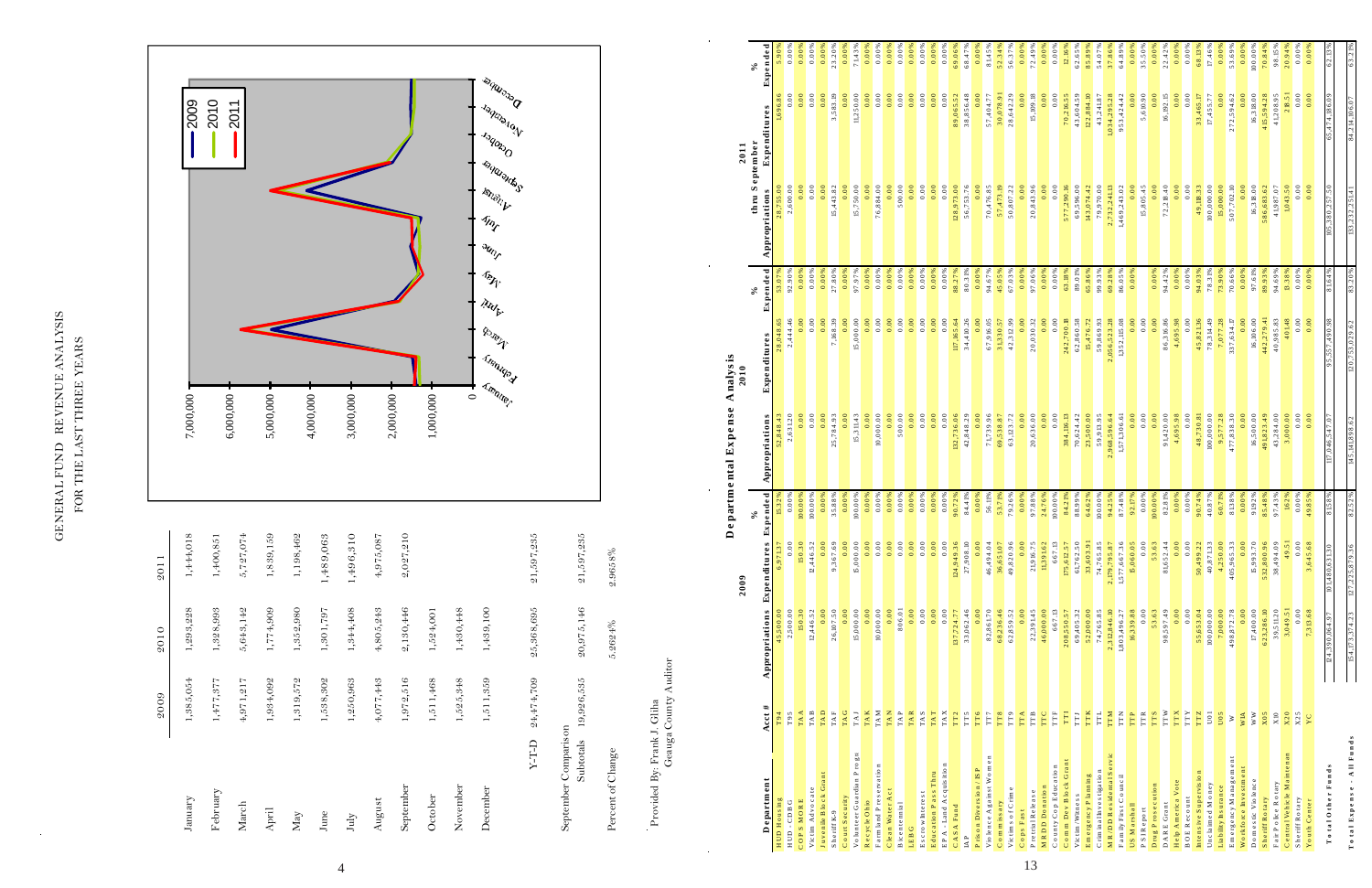5

|                               |                       |                | 2009                |               |                | 2010                  |               |                                  | 2011          |               |
|-------------------------------|-----------------------|----------------|---------------------|---------------|----------------|-----------------------|---------------|----------------------------------|---------------|---------------|
| Department                    | Acct #                | Appropriations | <b>Expenditures</b> | Expended<br>వ | Appropriations | Expenditures          | Expended<br>℅ | thru September<br>Appropriations | Expenditures  | Expended<br>℅ |
| General Bond Retirement       | $rac{1}{2}$           | 2,511,747.39   | 1,376,747.39        | 54.81%        | 626,748.00     | 591,747.39            | 94.42%        | 604,248.00                       | 537,500.00    | 88.95%        |
| G.O.Retirement Fund           | $\overline{a}$        | 4,583,410.00   | 4,583,318.68        | $00.00\%$     | 2,806,000.00   | 2,800,631.10          | 99.81%        | 2,778,000.00                     | 2,207,463.16  | 79.46%        |
| Park Debt                     | $\overline{D}$        | 0.00           | 0.00                | 0.00%         | 0.00           | 0.00                  | 0.00%         | 0.00                             | 0.00          | 0.00%         |
| Special Assess Bond Fun       | O <sub>2</sub> S      | 448,278.00     | 416,531.22          | 92.92%        | 444,983.00     | 413,235.82            | 92.87%        | 445,726.00                       | 40,475.63     | 9.08%         |
| Mortgage Revenue Bond         | O3M                   | 13,450.00      | 13,450.00           | $00.00\%$     | 14,100.00      | 14,100.00             | 100.00%       | 13,700.00                        | 13,700.00     | $0.000\%$     |
| Parkman Revenue               | 04M                   |                |                     |               | 175,000.00     | 172,636.99            | 98.65%        | 178,000.00                       | 177,437.50    | 99.68%        |
| <b>OWDA</b>                   | <b>O<sub>5M</sub></b> | 4,898,993.48   | 4,868,904.52        | 99.39%        | 1,130,000.00   | 1,125,913.44          | 99.64%        | 1,375,000.00                     | 659, 123.94   | 47.94%        |
| Ohio Housing Trust            | OHT                   | 0.00           | 390,223.00          | 0.00%         | 0.00           | 384,939.00            | 0.00%         | 0.00                             | 339,183.50    | 0.00%         |
| Water Resources               | $\sim$                | 6,174,577.19   | 5,643,244.60        | 91.39%        | 6,237,110.65   | 5,644,387.84          | 90.50%        | 5,428,773.67                     | 3,604,995.84  | 66.41%        |
| Public DefenderFees           | P D F                 | 0.00           | 4,006.05            | 0.00%         | 0.00           | 2,728.50              | 0.00%         | 0.00                             | 1,673.56      | 0.00%         |
| Probate Sp Projects/Serv      | PSP/PSF               |                |                     |               |                |                       |               | 16,500.00                        | 0.00          | 0.00%         |
| Water District                | $_\mathrm{P}$ W       | 798,001.01     | 623,513.48          | $78.13\,\%$   | 969,322.59     | 831,400.35            | 85.77%        | 907,588.52                       | 543,928.72    | 59.93%        |
| Airport Construction          | Q <sub>01</sub>       | 321,363.69     | 293,936.81          | 91.47%        | 40,439.00      | 13,745.00             | 33.99%        | 5 12,9 15.00                     | 487,365.00    | 95.02%        |
| Burton Heights Road Con       | Q <sub>02</sub>       | 0.00           | 0.00                | 0.00%         | 0.00           | 0.00                  | 0.00%         | 0.00                             | 0.00          | 0.00%         |
| EM A Garage Construction      | $Q$ 04                | 0.00           | 0.00                | 0.00%         | 0.00           | 0.00                  | 0.00%         | 0.00                             | 0.00          | 0.00%         |
| Human Services Constr.        | Q <sub>07</sub>       | 0.00           | 0.00                | 0.00%         | 0.00           | 0.00                  | 0.00%         | 0.00                             | 0.00          | 0.00%         |
| Jail Construction             | Q08                   | 59,000.00      | 16,942.00           | 28.72%        | 30,000.00      | 23,176.00             | 77.25%        | 0.00                             | 0.00          | 0.00%         |
| Co Engineer Building Fund     | Q09                   | 0.00           | 0.00                | 0.00%         | 0.00           | 0.00                  | 0.00%         | 0.00                             | 0.00          | 0.00%         |
| Aging Construction            | Q13                   | 0.00           | 0.00                | 0.00%         | 0.00           | 0.00                  | 0.00%         | 25,000.00                        | 0.00          | 0.00%         |
| Mental Health Constructio     | $Q$ 14                | 232,447.00     | 13,707.00           | 5.90%         | 988,693.00     | 30,538.83             | 3.09%         | 1,029,500.00                     | 93,972.25     | 9.13%         |
| County Sewer Improvemer<br>12 | Q <sub>23</sub>       | 1,820,929.44   | 893,921.96          | 49.09%        | 2,263,918.07   | 1,607,630.36          | 71.01%        | 2,479,093.29                     | 199,471.95    | 8.05%         |
| Parkman Sewer                 | Q <sub>27</sub>       | 445,64100      | 362,565.80          | 8136%         | 13,766.96      | 0.00                  | 0.00%         | 13,766.96                        | 0.00          | 0.00%         |
| Valley View Sewer             | Q <sub>28</sub>       | 1,308.29       | 1,308.29            | $00.00\%$     | 0.00           | 0.00                  | 0.00%         | 0.00                             | 0.00          | 0.00%         |
| CF Park Water                 | Q32                   | 0.00           | 0.00                | 0.00%         | 0.00           | 0.00                  | 0.00%         | 0.00                             | 0.00          | 0.00%         |
| Bainbridge Water              | $Q$ 34                | 13,000.00      | 13,000.00           | $100.00\%$    | 0.00           | 0.00                  | 0.00%         | 0.00                             | 0.00          | 0.00%         |
| Hunting Valley Constructio    | Q35                   | 20,293.59      | 20,293.59           | $00.00\%$     | 0.00           | 0.00                  | 0.00%         | 0.00                             | 0.00          | 0.00%         |
| Geauga/Trumbull Constru       | Q39                   | 1,476.49       | 1,476.49            | 100.00%       | 0.00           | 0.00                  | 0.00%         | 0.00                             | 0.00          | 0.00%         |
| Metzenbaum Construction       | Q40                   | 1,907, 153.75  | 349,547.63          | 18.33%        | 3,810,886.09   | 1,521,535.20          | 39.93%        | 2,528,113.69                     | 2,134,968.36  | 84.45%        |
| Park Bd Improvements          | Q <sub>41</sub>       | 5,907,944.06   | 2,666,280.17        | 45.13%        | 7,239,029.00   | 4,855,595.18          | 67.08%        | 3,306,195.74                     | 1,608,999.00  | 48.67%        |
| County Water                  | Q <sub>44</sub>       | 0.00           | $_{0.00}$           | 0.00%         | 0.00           | 0.00                  | 0.00%         | 0.00                             | 0.00          | 0.00%         |
| McFarland Sewer               | Q45                   | 35,000.00      | 0.00                | 0.00%         | 35,000.00      | 0.00                  | 0.00%         | 0.00                             | 0.00          | 0.00%         |
| Park Board Retainage Pay      | Q46                   | 0.00           | 0.00                | 0.00%         | 0.00           | 0.00                  | 0.00%         | 0.00                             | 0.00          | 0.00%         |
| Courthouse Construction       | Q47                   | 0.00           | 0.00                | 0.00%         | 15,000.00      | 0.00                  | 0.00%         | 0.00                             | 0.00          | 0.00%         |
| Thompson WWTP                 | Q <sub>48</sub>       |                |                     |               | 275,000.00     | 52,150.96             | 0.00%         | 208,603.84                       | 137,026.65    | 65.69%        |
| Ditchs                        | $\mathbf{R}$ 's       | 12,997.49      | 2,000.00            | 15.39%        | 11,549.75      | 0.00                  | 0.00%         | 12,062.29                        | 0.00          | 0.00%         |
| General Juvenile              | S <sub>02</sub>       | 595,639.79     | 439,958.36          | 73.86%        | 779,820.97     | 649,327.92            | 83.27%        | 507,948.72                       | 425,349.31    | 83.74%        |
| Metzenbaum                    | S <sub>03</sub>       | 19,045,362.40  | 17,200,209,40       | 90.31%        | 19,378,865.20  | 06.074, 609<br>$\Box$ | 90.87%        | 18,766,504.36                    | 13,860,380.47 | 73.86%        |
| Medicaid Risk                 | S <sub>04</sub>       | 0.00           | 0.00                | 0.00%         | 0.00           | 0.00                  | 0.00%         | 0.00                             | 0.00          | 0.00%         |
| Park Board                    | S <sub>05</sub>       | 8,884,728.47   | 7,636,285.52        | 85.95%        | 7,921,660.68   | 6,797,794.56          | 85.81%        | 7,586,194.93                     | 4,940,884.11  | 65.13%        |
| Children's Services           | SS                    | 4,362,318.55   | 3,293,660.79        | 75.50%        | 3,925,825.42   | 2,892,359.11          | 73.68%        | 3,471,661.70                     | 2,025,035.12  | 58.33%        |
| Sick & Vacation               | $_{\rm S}$ v          | 50,000.00      | 0.00                | 0.00%         | 0.00           | 0.00                  | 0.00%         | 0.00                             | 0.00          | 0.00%         |
| Storm Water                   | $_{\rm s}$ w          | 32,912.00      | 12,912.26           | 39.23%        | 32,317.40      | 13,691.68             | 42.37%        | 33,855.40                        | 8,425.91      | 24.89%        |
| Revolving Loan                | T02                   | 1,174,552.00   | 668,899.00          | 56.95%        | 1,359,660.26   | 784,617.24            | 57.71%        | 1,003,519.89                     | 317,961.79    | 31.68%        |
| In frastructure Loans         | T03                   | 14,300.00      | 2,526.00            | 17.66%        | 125,299.37     | 2,462.50              | 1.97%         | 222,000.00                       | 9,950.00      | $4.48\,\%$    |
| LCL Revolving Loans           | T04                   | 153,000.00     | 28,963.91           | 18.93%        | 123,000.00     | 83,098.34             | 67.56%        | 138,000.00                       | 26,578.53     | 19.26%        |
| Transportation Capital Fur    | T82                   | 203,811.00     | 203,811.00          | 00.00%        | 714,318.86     | 208,797.10            | 29.23%        | 703,719.09                       | 398,836.32    | 56.68%        |
| Aging                         | T88                   | 2,743,347.62   | 2,522,926.45        | 91.97%        | 2,850,836.80   | 2,655,896.24          | 93.16%        | 3,201,084.29                     | 2,002,400.96  | 62.55%        |
| Transportation                | T89                   | 1,405,193.65   | 1,261,632.00        | 89.78%        | 1,422,680.24   | 1,270,942.69          | 89.33%        | 1,447, 125.21                    | 1,020,669.29  | 70.53%        |
| Community Development         | T93                   | 294,259.89     | 278,999.79          | 94.81%        | 270,651.13     | 257,373.92            | 95.09%        | 264,889.04                       | 189,163.19    | 71.41%        |

### 5.84% 11.77% 2.37%  $-29.23%$ **Property Taxes** 48,875 62,880 3,638,928 95,813 119,347 105,265 108,864 3,186,094 76,065 7,442,130 7,269,549 2.37% **Sales Taxes** 821,859 943,798 1,062,149 778,474 736,330 943,089 904,973 993,241 1,062,008 8,245,921 7,791,101 5.84% **Charges for Services** 97,322 177,904 690,408 283,695 126,855 184,907 196,374 517,655 160,089 2,435,209 2,178,718 11.77% **Licenses and Permits** and Permits and Permits and Party and 200 500 350 350 350 350 350 350 350 225 23% Percent<br>Of Change April April April April April Aust Sept Sungust August Judy Ting The Sept August August April April April April August August August August August August August August August August August August August August August Augus **2011 2010 Percent** 7,269,549 7,791,101 2,178,718 5,299 2010<br>Totals 7,442,130 8,245,921 2,435,209 3,750  $\frac{\text{2011}}{\text{Totals}}$  $Dec$  $\sum_{i=1}^{n}$  $o$ ct. 160,089 76,065  $225$ 993,241 1,062,008 Sept. 517,655 108,864 3,186,094  $200\,$ August 904,973 196,374 287 July 105,265 943,089 184,907 954  $June$ 119,347 736,330 126,855 350 May 95,813 778,474 283,695 380 April 690,408 500 62,880 3,638,928 943,798 1,062,149 January February March 177,904  $44$ 48,875 821,859 97,322 410 Licenses and Permits Charges for Services **Property Taxes** Sales Taxes

Totals 1,444,018 1,400,851 5,727,074 1,839,159 1,198,462 1,489,063 1,496,310 4,975,087 2,027,210 21,597,235 20,975,146 2.97% Totals 1,444,018 1,400,851 5,727,074 1,839,159 1,198,462 1,489,063 1,496,310 4,975,087 2,027,210

2.97%

21,597,235 20,975,146

GENERAL FUND<br>Analysis of 2011 Monthly Revenues **Analysis of 2011 Monthly Revenues**

| ì<br>nalvs.<br>ì     |  |
|----------------------|--|
| xpense<br>ï<br>Ŀ     |  |
| entai<br>martin<br>1 |  |

| <b>Fines and Forfeitures</b> |         |                   | $15,178$ $23,425$ $9,480$ $11,538$ |         | 19,247  | 3,921   | 10,854  | 7,527   | 6,320   | 107,488   | 92,264    | 16.50%    |
|------------------------------|---------|-------------------|------------------------------------|---------|---------|---------|---------|---------|---------|-----------|-----------|-----------|
| Intergovernmental            |         | 102,705 118,749   | 94,528                             | 561,497 | 149,305 | 154,046 | 122,528 | 73,944  | 545,104 | 1,922,405 | 2,048,542 | $-6.16%$  |
| Interest Income              | 245,903 | 26,071            | 95,034                             | 29,857  | 9,982   | 29,304  | 81,195  | 16,741  | 91,757  | 625,844   | 912,886   | $-31.44%$ |
| <b>Other Revenue</b>         | 106,226 |                   | 42,221 130,688                     | 72,544  | 31,270  | 62,216  | 65,876  | 171,647 | 85,643  | 768,331   | 619,675   | 23.99%    |
| <b>Transfers</b>             |         | 5,542 5,361 5,361 |                                    | 5,361   | 5,776   | 5,361   | 5,361   | 8,037   |         | 46,157    | 57,111    | $-19.18%$ |
|                              |         |                   |                                    |         |         |         |         |         |         |           |           |           |

**GENERAL FUND**

 $\mathcal{A}^{\mathcal{A}}$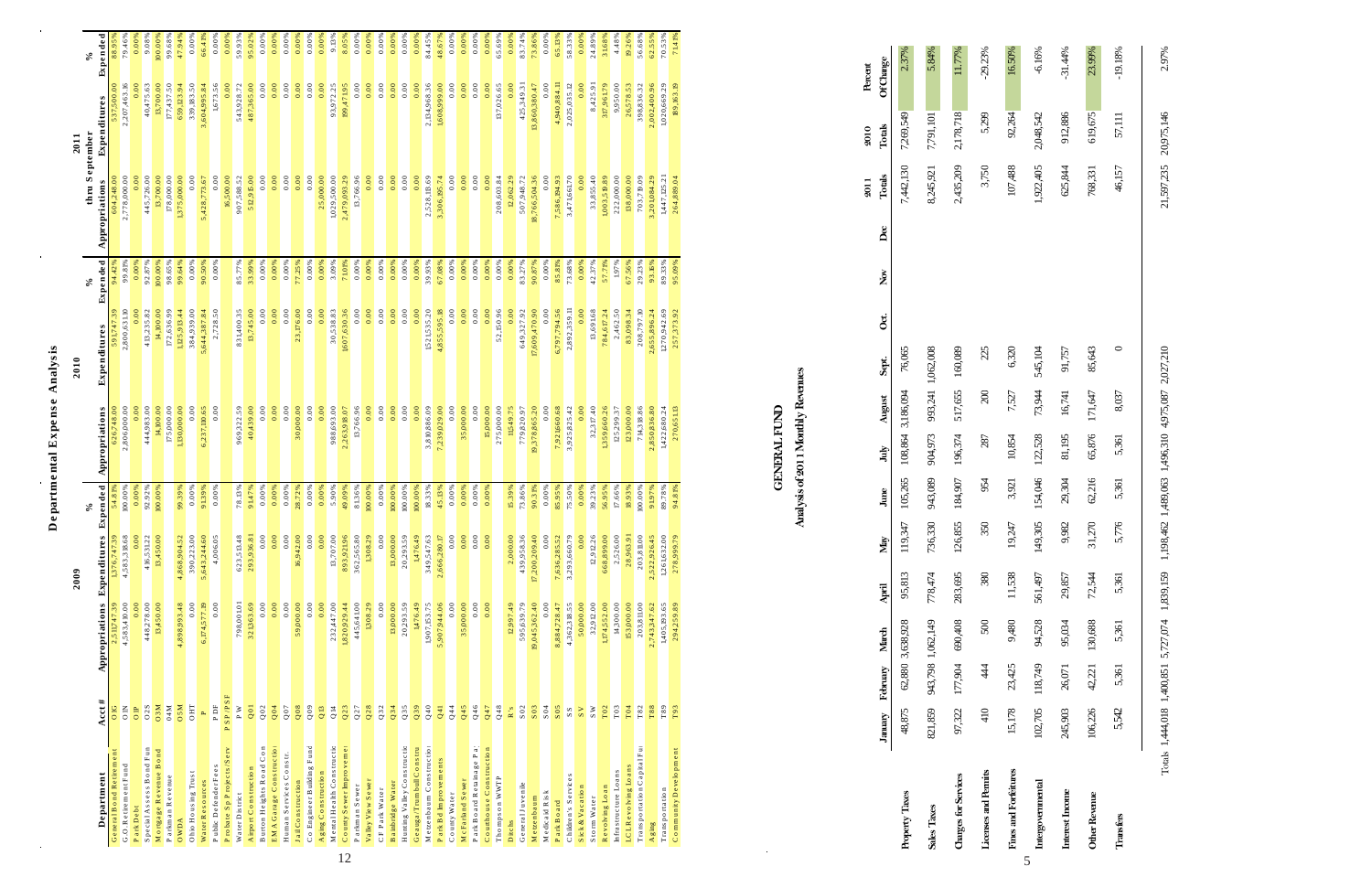|                      | 2009       | 2010                    | 2011       |
|----------------------|------------|-------------------------|------------|
| January              | 2,489,326  | 1,788,421               | 1,827,888  |
| February             | 2,637,476  | 2,569,932               | 2,212,519  |
| March                | 2,112,049  | 1,678,286               | 2,267,504  |
| April                | 1,871,466  | 2,661,221               | 2,365,522  |
| ${\rm May}$          | 2,154,563  | 1,651,219               | 1,979,020  |
| June                 | 1,972,227  | 1,863,998               | 2,126,635  |
| $\rm{July}$          | 2,532,643  | 2,338,056               | 2,310,214  |
| August               | 2,001,021  | 2,183,898               | 1,773,951  |
| September            | 1,668,702  | 1,833,178               | 1,876,668  |
| October              | 2,100,529  | 2,529,478               |            |
| November             | 1,756,578  | 1,909,323               |            |
| December             | 2,448,667  | 2,188,531               |            |
| <b>G-L-X</b>         | 25,745,248 | 25,195,539              | 18,739,920 |
| September Comparison |            |                         |            |
| Subtotals            | 19,439,473 | 18,568,208              | 18,739,920 |
| Percent of Change    |            | 4.4819%<br>$\mathbf{I}$ | 0.9248%    |

## GENERAL FUND EXPENDITURES ANALYSIS<br>FOR THE LAST THREE YEARS GENERAL FUND EXPENDITURES ANALYSIS FOR THE LAST THREE YEARS

 $\sim$ 



| 2,001,021 | 2,183,898                                            | 1,773,951                                                          |                             |                                             |                                                                       |                          |                                                                                                     |                                     |                            |
|-----------|------------------------------------------------------|--------------------------------------------------------------------|-----------------------------|---------------------------------------------|-----------------------------------------------------------------------|--------------------------|-----------------------------------------------------------------------------------------------------|-------------------------------------|----------------------------|
| 1,668,702 | $1,833,178$                                          | 1,876,668                                                          |                             | ,500,000                                    |                                                                       |                          |                                                                                                     |                                     |                            |
| 2,100,529 | 2,529,478                                            |                                                                    |                             | ,000,000                                    |                                                                       |                          |                                                                                                     | 2010<br>2011                        |                            |
| 1,756,578 | 1,909,323                                            |                                                                    |                             | 500,000                                     |                                                                       |                          |                                                                                                     | 2009                                |                            |
| 2,448,667 | 2,188,531                                            |                                                                    |                             |                                             |                                                                       |                          |                                                                                                     |                                     |                            |
|           | 25, 195, 539<br>25,745,248                           | 18,739,920                                                         |                             | <b>Asemany</b><br><b>Asenner</b><br>$\circ$ | $\frac{d\mathbf{r}_{i}}{d\mathbf{r}_{j}}$<br>$u_{u}$<br><b>VISIEN</b> | <sup>Shing</sup>         | <b>POLICE</b><br><b>FOUNDATION</b><br><b>LANDROUTE</b><br>$\mathcal{D}_{\mathcal{U}_{\mathcal{F}}}$ | <b>December</b><br><b>ISORONTON</b> |                            |
|           | 18,568,208<br>19,439,473                             | 18,739,920                                                         |                             |                                             |                                                                       |                          |                                                                                                     |                                     |                            |
|           | $4.4819\%$                                           | 0.9248%                                                            |                             |                                             |                                                                       |                          |                                                                                                     |                                     |                            |
|           | Geauga County Auditor                                |                                                                    |                             | Departmental Expense                        | Analysis                                                              |                          |                                                                                                     |                                     |                            |
|           | Appropriations Expenditures                          | 2009                                                               | Expended<br>$\mathcal{S}_0$ | Appropriations                              | Expenditures<br>2010                                                  | న                        | thru September                                                                                      | 2011                                | న                          |
|           |                                                      |                                                                    |                             |                                             |                                                                       | Expended                 | Appropriations                                                                                      | Expenditures                        | Expended                   |
|           | 9,955,062.85                                         | 8,869,798.09<br>2,722.47                                           | 89.10%                      | 9,245,827.20                                | 8,063,053.05                                                          | 87.21%<br>82.17%         | 8,980,928.07                                                                                        | 6,456,673.49                        | 7189%                      |
|           | 18,319.76                                            | 256,541.06                                                         | H.86%<br>86.22%             | 22,667.29                                   | 18,625.23<br>247,848.93                                               | 85.99%                   | 14,689.88                                                                                           | 10,638.44<br>184,525.06             | 72.42%<br>64.42%           |
|           | 57,84190<br>0.00                                     | 2,485.00<br>56,910.67                                              | 0.00%<br>98.39%             | 56,500.00<br>0.00                           | 390.00<br>53,465.88                                                   | 0.00%<br>94.63%          | 45,000.00<br>0.00                                                                                   | 2,605.00<br>35,861.34               | 0.00%<br>79.69%            |
|           | 0.00<br>3,900.00                                     | 3,724.88<br>$\overline{0.00}$                                      | 95.51%<br>0.00%             | 0.00<br>3,420.82                            | 0.00<br>3,091.64                                                      | 0.00%<br>90.38%          | 0.00<br>4,100.00                                                                                    | 0.00<br>23<br>2,497                 | 60.91%                     |
|           | 443,803.47                                           | 395,690.29                                                         | 89.16%                      | 365,228.74                                  | 285,767.58                                                            | 78.24%                   | 302,586.99                                                                                          | 195,688.85                          | 64.67                      |
|           | 0.00<br>746,451.45                                   | 0.00<br>683,156.34                                                 | 0.00%<br>9152               | 19,045.00<br>$^{29}$<br>638,632             | 19,045.00<br>.515.83<br>592                                           | $00.00\%$<br>.78%<br>92. | 45,000.00<br>49<br>608,48                                                                           | 2,677.50<br>446,605.13              | 5.95%<br>73.40%            |
|           | 82,218.70<br>13,500.00                               | 72,948.15<br>3,500.00                                              | 88.72%<br>25.93%            | 90,540.87<br>17,300.00                      | 76,533.43<br>7,300.00                                                 | 84.53%<br>42.20%         | 79,792.98<br>10,000.00                                                                              | 50.007.28<br>0.00                   | 62.67%<br>0.00%            |
|           | 6,500.00                                             | 1,500.00                                                           | 23.08%                      | 15,000.00                                   | 11,000.00                                                             | 73.33%                   | 00.000.00                                                                                           | 0.00                                | 0.00%                      |
|           | 126,937.06<br>45,410.00                              | 12,595.08<br>59,400.39                                             | 46.80%                      | 45,000.00<br>118,029.16                     | 30<br>48,628.16<br>24,224.                                            | 53.83%<br>41.20%         | 72,705.00<br>II8,420.00                                                                             | 45,085.26<br>47,928.54              | 40.47%<br>62.01%           |
|           | 349,511.56<br>480,456.52                             | 321,205.68<br>345,937.79                                           | 72.00%<br>9190%             | 339,144.71<br>379,678.15                    | 288,342.25<br>3 10,492.74                                             | 91.55%<br>75.94%         | 335,414.98<br>355,929.68                                                                            | 247,906.00<br>198,40131             | 55.74%<br>73.91%           |
|           | 175,142.35<br>4,201,722.83                           | 2,059,206.39<br>164,298.70                                         | 93.81%<br>49.01%            | $5,670,504.17$<br>215,525.96                | 4,775,378.68<br>176,067.59                                            | 84.21%<br>81.69%         | 230,361.46<br>4,352,476.52                                                                          | 1,487,880.09<br>164,026.18          | 7120%<br>34.18%            |
|           | 2,758,981.72                                         | 2,292,119.32                                                       | 83.08%<br>00.00%            | 2,978,136.59                                | 2,496,809.94                                                          | 83.84%                   | 2,811,406.96                                                                                        | 1,713,496.29                        | 60.95%                     |
|           | 36,046.43<br>1.025.00                                | 36,046.43<br>716.94                                                | 69.95%                      | 0.00<br>0.00                                | 0.00<br>0.00                                                          | 0.00%<br>0.00%           | 0.00<br>0.00                                                                                        | 0.00<br>0.00                        | 0.00%<br>0.00%             |
|           | 2,775,051.10                                         | 1,874,75191                                                        | 67.56%<br>90.25%            | 1,789,322.16                                | 1,318,122.20                                                          | 73.67%<br>91.20%         | 2,090,251.35                                                                                        | 997,624.03<br>3,413,086.23          | 47.73%                     |
|           | 7,262,508.09<br>1,193,849.39                         | 6,554,768.73<br>1,072,936.22                                       | 89.87%                      | 5,861,933.73<br>1,205,604.01                | 5,346,061.30<br>1,052,543.92<br>781,841.96                            | 87.30%<br>95.81%         | 5,091,494.80<br>1,2 18,627.84<br>817,103.96                                                         | 763,124.46<br>484,172.42            | 67.04%<br>62.62%<br>59.25% |
|           | 13,350.00<br>836,047.33                              | 803,268.15<br>7,786.00                                             | 96.08%<br>58.32%            | 816,033.89<br>11,964.00                     | 10,822.00                                                             | 90.45%                   | 9,928.00                                                                                            | 3,900.00                            | 39.28%                     |
|           | 22,500.00<br>43<br>2,050,574                         | 1,461,685.72<br>3,500.00                                           | 7128%<br>15.56%             | 24,300.00<br>87<br>2,310,877.               | ,300.00<br>1,581,520.40<br>$\triangleright$                           | 30.04%<br>68.44%         | 1,711,030.91                                                                                        | 0.00<br>1,113,003.04                | 0.00%<br>65.05             |
|           |                                                      |                                                                    |                             | 200.00                                      | 0.00                                                                  | 0.00%                    | 16,000.00<br>200.00                                                                                 | 0.00                                | 0.00%                      |
|           | 250.00<br>10,000.00                                  | 0.00<br>1,500.00                                                   | $\frac{0.00\%}{15.00\%}$    | 250.00                                      | $\overline{0.00}$                                                     | 0.00%                    | 700.00<br>7,200.00                                                                                  | $\overline{0.00}$                   | 0.00%<br>0.00              |
|           | 17,691.12                                            | 10,868.69                                                          | 61.44%                      | 7,200.00<br>19,376.22                       | 0.00<br>12,477.55                                                     | 0.00%<br>64.40%          | 20,587.00                                                                                           | 0.00<br>10,296.28                   | 50.01%                     |
|           | 6,799,448.77                                         | 6, 195, 635.26                                                     | 91.12%                      | 7,251,652.55                                | 6,395,136.52                                                          | 88.19%                   | 8,000.00<br>6,936,083.86                                                                            | 4,592,948.81<br>0.00                | 66.22%<br>0.00%            |
|           | 455,595.00                                           | 441,851.55                                                         | 96.98%                      | 459,942.28<br>346,443.52                    | 373,638.47                                                            | 81.24%                   | 411,743.84                                                                                          | 261,986.20                          | 63.63%<br>69.00%           |
|           | 6,405.00                                             |                                                                    |                             | 10,686.50                                   | 257,489.46<br>3,682.00                                                | 74.32%<br>34.45%         | 281,004.49<br>8,050.00                                                                              | 193,893.32<br>4,784.67              |                            |
|           | 910,293.89                                           | $\begin{array}{r} 3,398.50 \\ 815,958.82 \\ 117,60167 \end{array}$ | 53.06%<br>89.64%            | 879,821.62                                  | 805,878.85                                                            | 91.60%                   | 254,294.11                                                                                          | 173, 175.24                         | 59.44%<br>68.10%           |
|           | 4,500.00<br>318,861.87                               | 3,450.24                                                           | 36.88%<br>76.67%            | 272,179.08<br>2,100.00                      | 0.00<br>1,980.00                                                      | 0.00%<br>94.29%          | 5,000.00<br>340,135.70                                                                              | 0.00<br>600.00                      | 0.00%<br>2.00%             |
|           | 283,488.02                                           | $167\,, 18\,18\,1$                                                 | 58.97%<br>84.08%            | 170,303.37                                  | 90,483.77                                                             | 53.13%<br>78.24%         | IIS, 9 19.60                                                                                        | 70,616.62                           | 60.92%                     |
|           | 0.00<br>730,098.14                                   | 0.00<br>613,837.54                                                 | 0.00%                       | 139,838.00<br>0.00                          | 108,408.01<br>0.00                                                    | 0.00%                    | 0.00<br>103,641.20                                                                                  | $17,8\,16.00$<br>0.00               | 17.19%<br>0.00%            |
|           | 5,108,639.35                                         | 3,818,558.60                                                       | 74.75%                      | 1,988,614.04                                | 1,206,394.60                                                          | 60.67%                   | 1,057,686.15                                                                                        | 705,723.36                          | 66.72%                     |
|           | $\begin{array}{c c} & 0.00 \\ 69,642.27 \end{array}$ | 39,969.88<br>69,636.27                                             | 0.00%<br>%99.9              | 0.00<br>65,393.50                           | 11,807.12<br>65,392.50                                                | $0.00\%$<br>00.00%       | $\overline{0.00}$<br>0.00                                                                           | $\overline{0.00}$<br>0.00           |                            |
|           |                                                      |                                                                    |                             |                                             |                                                                       |                          |                                                                                                     |                                     |                            |

# Departmental Expense Analysis **Departmental Expense Analysis**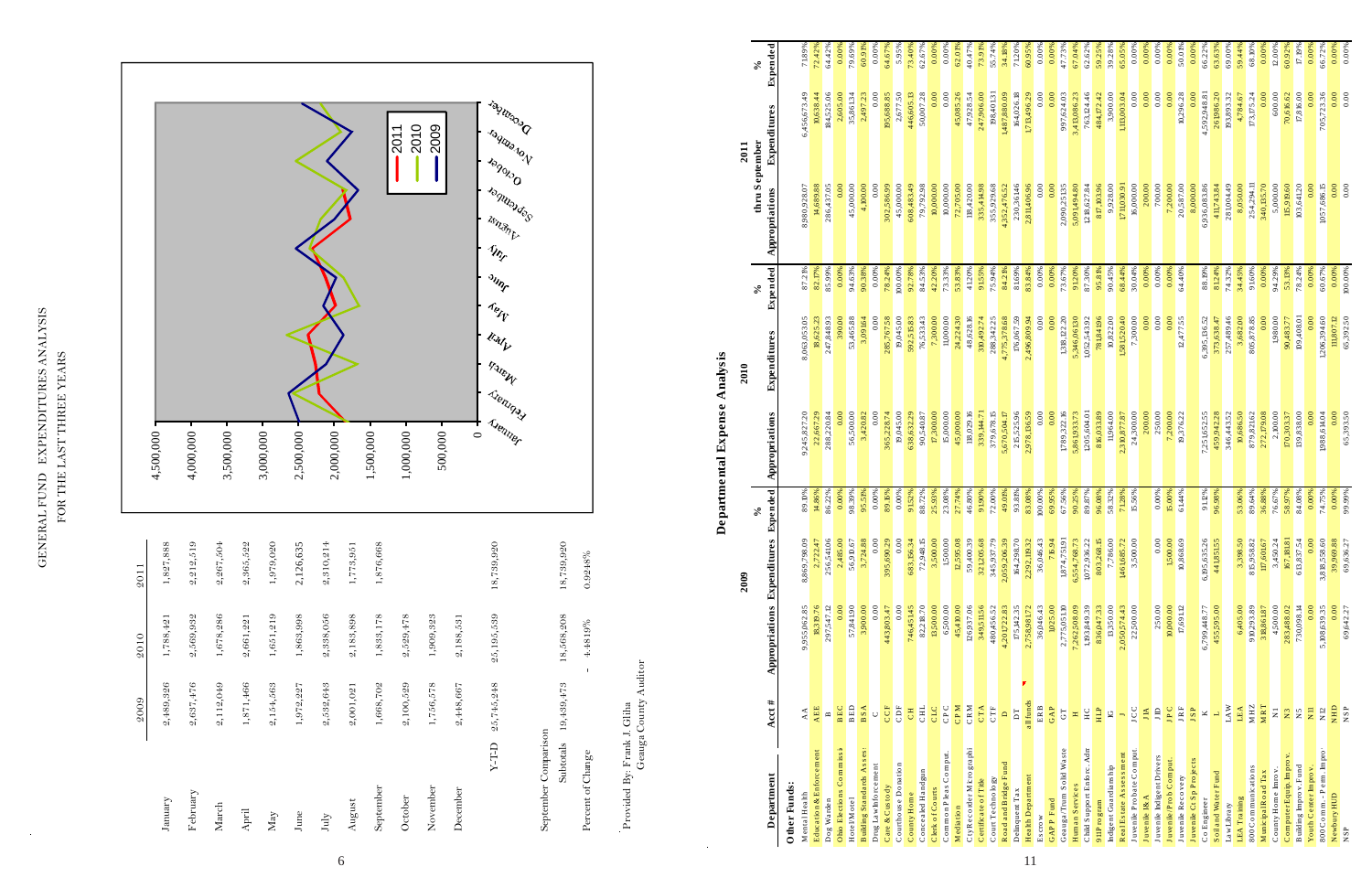7

|                      | January | Feb.          | March  | April  | May     | June   | July            | August  | Sept.  | $_{\rm oct.}$ | Nov. | Dec. | Totals<br>2011 | Totals<br>2010 | Of Change<br>Percent |
|----------------------|---------|---------------|--------|--------|---------|--------|-----------------|---------|--------|---------------|------|------|----------------|----------------|----------------------|
| Commissioners        | 45,345  | 44,166        | 45,083 | 52,156 | 47,899  | 47,258 | 65,962          | 48,082  | 46,713 |               |      |      | 442,664        | 502,902        | $-11.98%$            |
| Microfilm Board      | 22,344  | 17,635        | 15,489 | 17,266 | 15,947  | 16,455 | 22,851          | 16,103  | 16,119 |               |      |      | 160,210        | 160,549        | $-0.21%$             |
| Auditor              | 55,696  | 52,154        | 51,638 | 56,337 | 53,306  | 53,135 | 75,264          | 53,723  | 53,283 |               |      |      | 504,536        | 473,274        | 6.61%                |
| Treasurer            | 20,330  | 24,344        | 21,747 | 27,731 | 26,844  | 19,106 | 38,498          | 18,812  | 19,349 |               |      |      | 216,759        | 225,153        | $-3.73%$             |
| Postage              | 30,959  | $\circ$       | 30,210 | 576    | 30,002  | 48,678 | $\circ$         | 30,000  | 210    |               |      |      | 170,635        | 156,139        | 9.28%                |
| <b>CAFR</b> Expenses |         |               | 9,780  | 640    | 1,820   | 6,915  | 2,038           | 1,300   | 150    |               |      |      | 22,643         | 32,472         | $-30.27%$            |
| Card Service Fee     | 188     | $\frac{1}{4}$ | 240    | 201    | 579     | 245    | $\overline{31}$ | 287     | 511    |               |      |      | 2,321          | 2,610          | $-11.08%$            |
| <b>Bank Fees</b>     |         | 5,000         |        | 5,000  | 2,500   | 2,500  | $\circ$         | 5,000   | 2,500  |               |      |      | 22,500         | 26,080         | $-13.73%$            |
| Prosecutor           | 145,472 | 96,390        | 87,046 | 91,018 | 85,794  | 87,295 | 130,166         | 80,845  | 81,457 |               |      |      | 885,483        | 857,718        | 3.24%                |
| <b>Budget Comm.</b>  |         | $\circ$       |        |        | $\circ$ | 78     | $\circ$         | $\circ$ |        |               |      |      | 78             | $\circ$        | 0.00%                |

# GENERAL FUND<br>2011 Analysis of Monthly Expenditures **2011 Analysis of Monthly Expenditures**

| <b>Budget Comm.</b>    |        | 0       | 0       | 0      | $\circ$ | 78      | $\circ$ | $\circ$ |         | 78      | $\circ$ | 0.00%     |
|------------------------|--------|---------|---------|--------|---------|---------|---------|---------|---------|---------|---------|-----------|
| <b>Bureau of Insp</b>  | ∊      | 0       | $\circ$ | 26,665 | 20,252  | 15,134  | 21,518  | 1,336   | 355     | 85,259  | 85,086  | 0.20%     |
| Planning Com.          | 12,725 | 12,297  | 11,242  | 11,977 | 29,888  | 11,233  | 15,108  | 10,621  | 10,803  | 125,895 | 131,145 | $-4.00%$  |
| <b>ADP</b> Board       | 71,604 | 132,885 | 205,215 | 36,581 | 57,960  | 32,436  | 64,663  | 81,700  | 32,695  | 715,738 | 641,316 | 11.60%    |
| Court of Appeals       | 0      | $\circ$ | 43,262  | 0      | $\circ$ | $\circ$ | $\circ$ | $\circ$ | $\circ$ | 43,262  | 55,862  | $-22.56%$ |
| Jury Commission        | 332    | 332     | 548     | 454    | 1,326   | 332     | 497     | 424     | 332     | 4,576   | 5,157   | $-11.27%$ |
| <b>Adult Probation</b> | 8,017  | 8,017   | 8,017   | 8,576  | 8,017   | 8,017   | 9,448   | 6,408   | 6,804   | 71,322  | 74,823  | $-4.68%$  |
| Juvenile Court         | 43,228 | 42,679  | 33,120  | 51,436 | 33,671  | 32,522  | 46,598  | 44,089  | 32,520  | 359,863 | 356,728 | 0.88%     |
| Juvenile Probation     | 23,110 | 22,703  | 23,086  | 27,175 | 22,711  | 22,495  | 31,834  | 23,040  | 22,759  | 218,913 | 213,858 | 2.36%     |
| Detention Home         | 0      | $\circ$ | 80,528  | 80,528 | $\circ$ | $\circ$ | 80,528  | $\circ$ |         | 241,584 | 296,460 | $-18.51%$ |
| Probate Court          | 18,846 | 16,208  | 16,079  | 20,004 | 16,554  | 18,066  | 21,110  | 16,573  | 16,042  | 159,483 | 153,492 | 3.90%     |
| Clerk of Courts        | 47,349 | 41,824  | 39,583  | 41,737 | 39,309  | 39,556  | 52,036  | 36,921  | 38,156  | 376,472 | 380,552 | $-1.07%$  |
| Coroner                | 8,187  | 7,038   | 5,787   | 6,157  | 14,187  | 20,187  | 9,363   | 10,587  | 10,587  | 92,080  | 97,003  | $-5.08%$  |
| Lab and Morgue         | 23,421 | 18,137  | 4,885   | 35,651 | 6,143   | 7,765   | 5,968   | 5,569   | 3,500   | 111,039 | 185,630 | $-40.18%$ |

**GENERAL FUND**

 $\label{eq:2.1} \frac{1}{\sqrt{2}}\left(\frac{1}{\sqrt{2}}\right)^{2} \left(\frac{1}{\sqrt{2}}\right)^{2} \left(\frac{1}{\sqrt{2}}\right)^{2} \left(\frac{1}{\sqrt{2}}\right)^{2} \left(\frac{1}{\sqrt{2}}\right)^{2} \left(\frac{1}{\sqrt{2}}\right)^{2} \left(\frac{1}{\sqrt{2}}\right)^{2} \left(\frac{1}{\sqrt{2}}\right)^{2} \left(\frac{1}{\sqrt{2}}\right)^{2} \left(\frac{1}{\sqrt{2}}\right)^{2} \left(\frac{1}{\sqrt{2}}\right)^{2} \left(\$ 

|                           |                                                                                  |                            |                                    |          |                |               |           |                | 2011           |              |
|---------------------------|----------------------------------------------------------------------------------|----------------------------|------------------------------------|----------|----------------|---------------|-----------|----------------|----------------|--------------|
|                           |                                                                                  |                            |                                    | $\%$     |                |               | న         |                | thru September | న            |
| Department                | Acct #                                                                           | Appropriations Expenditure | S                                  | Expended | Appropriations | Expenditures  | Expended  | Appropriations | Expenditures   | ರ<br>Expende |
| General Fund:             |                                                                                  |                            |                                    |          |                |               |           |                |                |              |
| Commissioner              | A01                                                                              | 841,207.43                 | 784,702.32                         | 93.28%   | 735,668.87     | 674,511.98    | 91.69%    | 678,757.92     | 442,664.33     | 65.22%       |
| Microfilm Board           | A01                                                                              | 276,410.83                 | 251,58161                          | 9102%    | 236,835.11     | 215,609.25    | 91.04%    | 222,581.12     | 160,210.04     | 7198%        |
| Auditor                   | A01                                                                              | 742,510.31                 | 694,440.72                         | 93.53%   | 726,472.12     | 651,209.47    | 89.64%    | 730,835.41     | 504,535.96     | 69.04%       |
| Treas urer                | A01                                                                              | 329, 342. 31               | 308,995.31                         | 93.82%   | 341,161.14     | 318,971.84    | 93.50%    | 323,367.19     | 216,758.91     | 67.03%       |
| Other Finance Admin       | A01                                                                              | 254,939.23                 | 217,216.07                         | 85.20%   | 246,426.92     | 227,383.33    | 92.27%    | 232,617.65     | 195,598.84     | 84.09%       |
| Bank Charges              | A01                                                                              | 40,400.00                  | 33,440.00                          | 82.77%   | 36,280.00      | 33,580.00     | 92.56%    | 32,500.00      | 22,500.00      | 69.23%       |
| Prosecutor                | A01                                                                              | 1282,244.04                | 1,180,2919                         | 92.05%   | 1267,945.96    | 1,157,589.01  | 9130%     | 1,262,882.57   | 885,482.71     | 70.12%       |
| Budget Commission         | A01                                                                              | 300.00                     | $\frac{1}{2}$<br>135.9             | 45.33%   | 300.00         | 0.00          | 0.00%     | 300.00         | 78.00          | 26.00%       |
| Bureau of Inspection      | A01                                                                              | 80,000.00                  | 70,805.13                          | 88.51%   | 86,500.00      | 86,171.32     | 99.62%    | 86,500.00      | 85,259.47      | 98.57%       |
| Planning                  | A01                                                                              | 276,901.45                 | $\square$<br>264,992.              | 95.70%   | 190,318.03     | 181,241.17    | 95.23%    | 187,106.28     | 125,894.69     | 67.29%       |
| ADP Board                 | A01                                                                              | 948,769.39                 | $\infty$<br>866,066.6              | 91.28%   | 914,030.50     | 832, 149.69   | 91.04%    | 978,007.42     | 715,738.10     | 73.18%       |
| Court of Appeals          | A02                                                                              | 61,148.15                  | $\circ$<br>48,944.9                | 80.04%   | 73,748.15      | 55,862.08     | 75.75%    | 73,248.15      | 43,261.82      | 59.06%       |
| Jury Commission           | A02                                                                              | 8,818.07                   | $\overline{5}$<br>6,927.6          | 78.56%   | 9,900.91       | 7,281.60      | 73.54%    | 9,939.74       | 4,575.64       | 46.03%       |
| Adult Probation Dept.     | A02                                                                              | 103,206.79                 | 102,66120                          | 99.47%   | 102,562.63     | 101,550.41    | 99.01%    | 106,305.75     | 71,322.01      | 67.09%       |
| Juvenile Court            | A02                                                                              | 587,740.20                 | 507,993.41                         | 86.43%   | 568,752.24     | 483,931.14    | 85.09%    | 554,918.17     | 359,862.59     | 64.85%       |
| Juvenile Probation Dept   | A02                                                                              | 310,126.10                 | $\overline{ }$<br>300,7815         | 96.99%   | 299,452.74     | 292,117.90    | 97.55%    | 303,663.31     | 218,913.39     | 72.09%       |
| Detention Home            | A02                                                                              | 439,000.00                 | 437,638.00                         | 99.69%   | 395,280.18     | 395,280.00    | $00.00\%$ | 325,000.00     | 241,584.00     | 74.33%       |
| Probate Court<br>10       | A02                                                                              | 234,875.02                 | $\circ$<br>202,846.4               | 86.36%   | 222,896.39     | 211,854.72    | 95.05%    | 236,324.62     | 159,482.86     | 67.48%       |
| Clerk of Courts           | A02                                                                              | 539,683.62                 | $\equiv$<br>516,304.               | 95.67%   | 534,910.85     | 510,117.86    | 95.37%    | 529,428.79     | 376,471.85     | 71.11%       |
| Coroner                   | A02                                                                              | 145,980.47                 | 126,562.91                         | 86.70%   | 140,999.00     | 124,975.97    | 88.64%    | 147,591.89     | 92,079.72      | 62.39%       |
| Lab & Morgue              | A02                                                                              | 274,749.48                 | $\circ$<br>253, I77.3              | 92.15%   | 267,961.84     | 252,994.30    | 94.41%    | 147,235.42     | 111,038.72     | 75.42%       |
| Municipal Court           | A02                                                                              | 17,906.79                  | $\infty$<br>167,508.6              | 97.44%   | 171,435.66     | 168,683.11    | 98.39%    | 175,960.36     | 109,718.71     | 62.35%       |
| <b>Board of Elections</b> | A03                                                                              | 884,362.74                 | $\mathcal{Q}$<br>729,565.4         | 82.50%   | 907,586.28     | 827,482.33    | 91.I7%    | 916,301.62     | 558,304.98     | 60.93%       |
| Building & Grounds Maint  | A04                                                                              | 2,620,544.70               | $\circ$<br>1,845,2715              | 70.42%   | 2,445,007.35   | 1,893,450.46  | 77.44%    | 2,477,868.35   | 1,450,441.03   | 58.54%       |
| Airport                   | A05                                                                              | 0.00                       | 0.00                               | 0.00%    | 0.00           | 0.00          | 0.00%     | 0.00           | 0.00           | 0.00%        |
| Sheriff                   | A06                                                                              | 9,838,895.81               | ٩<br>9,376,727.8                   | 95.30%   | 9,212,135.11   | 8,883,965.85  | 96.44%    | 9,016,109.17   | 6,554,272.86   | 72.70%       |
| Recorder                  | A06                                                                              | 260,624.92                 | $\circ$<br>234,994.6               | 90.17%   | 256,068.45     | 234,213.16    | 91.47%    | 260,487.60     | 179,691.03     | 68.98%       |
| Building                  | A06                                                                              | 478,336.95                 | $\tilde{\mathcal{L}}$<br>452,253.8 | 94.55%   | 369,054.18     | 354,953.49    | 96.18%    | 305,352.09     | 213,603.15     | 69.95%       |
| Emergency Mgt Grants      | A06                                                                              | 9,998.45                   | $\sim$<br>9,998.4                  | 100.00%  | 9,998.45       | 9,998.45      | 100.00%   | 9,998.45       | 0.00           | 0.00%        |
| Public Defender           | A06                                                                              | 309,400.35                 | $\sim$<br>299, 192.7               | 96.70%   | 299,874.69     | 293,802.70    | 97.98%    | 302,332.31     | 213,416.53     | 70.59%       |
| Other Agriculture Program | A06/A07                                                                          | 543,706.07                 | $\circ$<br>541,396.8               | 99.58%   | 519,009.68     | 518,322.92    | 99.87%    | 518,336.89     | 441,743.95     | 85.22%       |
| Other Health Programs     | A08                                                                              | 318,949.02                 | $\sim$<br>62,396.2                 | 19.56%   | 320,641.75     | 104,409.28    | 32.56%    | 328,905.96     | 240,830.31     | 73.22%       |
| Veteran's                 | A09                                                                              | 477,152.25                 | 360,37113                          | 75.53%   | 491,479.29     | 361,084.93    | 73.47%    | 465,966.78     | 236,640.24     | 50.78%       |
| Public Assistance Grants  | A09                                                                              | 101,000.00                 | $\supseteq$<br>100,055.0           | 99.06%   | 99,229.00      | 93,996.00     | 94.73%    | 99,229.00      | 66,988.00      | $67.5\,1\%$  |
| Sewer Transfers           | A10                                                                              | 30,000.00                  | 6,229.87                           | 20.77%   | 30,000.00      | 5,06136       | 16.87%    | 20,000.00      | 321.00         | 1.61%        |
| County Engineer           | $\Delta$ 12                                                                      | 198,916.98                 | 183,718.14                         | 92.36%   | 164,798.42     | 162,728.59    | 98.74%    | 154,574.88     | 111,837.18     | 72.35%       |
| Law Libraries             | A13                                                                              | 58,49.98                   | 58,090.39                          | 99.90%   | 0.00           | 0.00          | 0.00%     | 0.00           | 0.00           | 0.00%        |
| Commissioners - Misc.     | $\mathbf{A}\, \mathbf{14} / \mathbf{A}\, \mathbf{15} / \mathbf{A}\, \mathbf{17}$ | 4,862,664.89               | $\tilde{\omega}$<br>3,356,247.6    | 69.02%   | 4,561,008.78   | 3,698,195.06  | 81.08%    | 4,804,357.63   | 2,754,419.93   | 57.33%       |
| Common Pleas              | A21                                                                              | 840,346.47                 | 784,724.10                         | 93.38%   | 839,620.88     | 16.70807.91   | 9180%     | 827,101.42     | 574,377.43     | 69.44%       |
| To tal General Fund       |                                                                                  | 29,783,309.26              | 25,745,248.0                       | 86.44%   | 28,095,35155   | 25,195,538.64 | 89.68%    | 27,851,993.9   | 86'616'682'81  | 67.28%       |
|                           |                                                                                  |                            |                                    |          |                |               |           |                |                |              |

| ١<br>ç                       |
|------------------------------|
| xpense<br>ı                  |
| $\frac{1}{2}$<br>Ĭ<br>í<br>á |

 $\frac{1}{2} \sum_{i=1}^n \frac{1}{2} \sum_{j=1}^n \frac{1}{2} \sum_{j=1}^n \frac{1}{2} \sum_{j=1}^n \frac{1}{2} \sum_{j=1}^n \frac{1}{2} \sum_{j=1}^n \frac{1}{2} \sum_{j=1}^n \frac{1}{2} \sum_{j=1}^n \frac{1}{2} \sum_{j=1}^n \frac{1}{2} \sum_{j=1}^n \frac{1}{2} \sum_{j=1}^n \frac{1}{2} \sum_{j=1}^n \frac{1}{2} \sum_{j=1}^n \frac{1}{2} \sum_{j=$